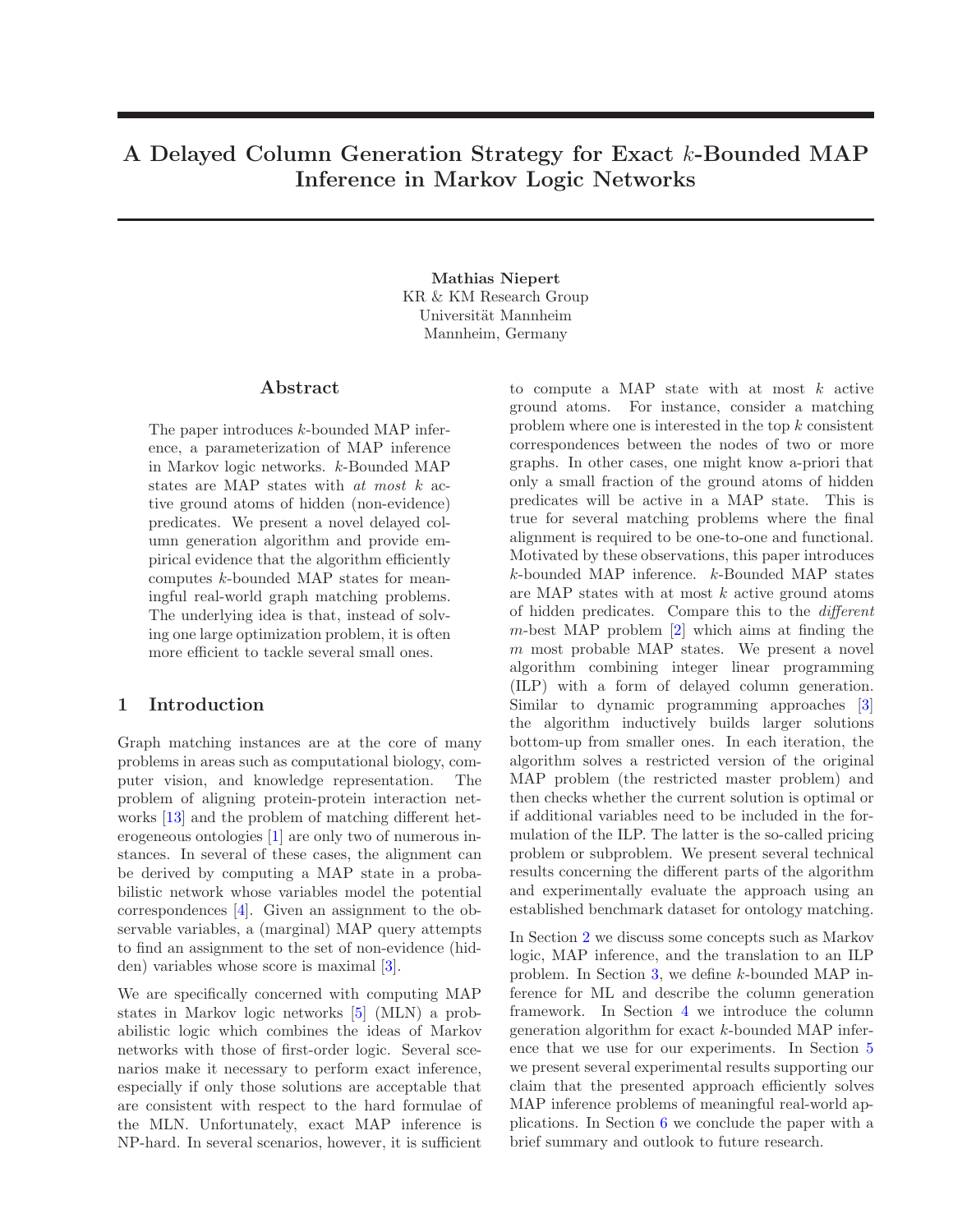## <span id="page-1-0"></span>2 Foundations

In the following we introduce some foundational concepts such as Markov logic (ML) and integer linear programming (ILP). There is a trade-off between the technical density of the paper and exhaustiveness in defining the formalisms. For well-known concepts such as Markov logic and integer linear programming we omit some technical details and refer the reader to the respective literature on these topics.

#### 2.1 Markov Logic

Markov logic combines first-order logic and undirected probabilistic graphical models [\[5\]](#page-7-4). A Markov logic network (MLN) is a set of first-order formulae with weights. Intuitively, the more evidence we have that a formula is true the higher the weight of this formula. To simplify the presentation of the technical parts we do not include functions. In addition, we assume that all (ground) formulae of a Markov logic network are in clausal form and use the terms formula and clause interchangeably.

#### Syntax

A signature is a triple  $S = (O, H, C)$  with O a finite set of observable predicate symbols, H a finite set of hidden predicate symbols, and C a finite set of constants. A Markov logic network (MLN) is a set of pairs  $\{(F_i, w_i)\}\$  with each  $F_i$  being a function-free first-order formula built using predicates from  $O \cup H$ and each  $w_i \in \mathbb{R}$  a real-valued weight associated with formula  $F_i$ . We can represent hard constraints using large weights.

#### Semantics

Let  $M = (F_i, w_i)$  be a Markov logic network with signature  $S = (O, H, C)$ . A grounding of a first-order formula  $F$  is generated by substituting each occurrence of every variable in  $F$  with constants in  $C$ . Existentially quantified formulae are substituted by the disjunctions of their groundings over the finite set of constants. A formula that does not contain any variables is ground. A formula that consists of a single predicate is an atom. Note that Markov logic makes several assumptions such as (a) different constants refer to different objects and (b) the only objects in the domain are those representable using the constants [\[5\]](#page-7-4). A set of ground atoms is a possible world. We say that a possible world  $W$  satisfies a formula  $F$ , and write  $W \models F$ , if F is true in W. Let  $\mathcal{G}^C_F$  be the set of all possible groundings of formula  $F$  with respect to  $C$ . We say that W satisfies  $\mathcal{G}_{F,\zeta}^C$  and write  $W \models \mathcal{G}_F^C$ , if F satisfies every formula in  $\mathcal{G}_F^C$ . Let W be the set of all possible worlds with respect to S. Then, the probability of a possible world  $W$  is given by

$$
p(W) = \frac{1}{Z} \exp \left( \sum_{(F_i, w_i)} \sum_{G \in \mathcal{G}^G_{F_i}: W \models G} w_i \right).
$$

Here,  $Z$  is a normalization constant. The score  $s_W$  of a possible world  $W$  is the sum of the weights of the ground formulae implied by W

$$
s_W = \sum_{(F_i, w_i)} \sum_{G \in \mathcal{G}_{F_i}^G: W \models G} w_i.
$$
 (1)

#### 2.2 MAP Inference and ILP

If we want to determine the most probable state of a MLN, we need to compute the set of ground atoms of the hidden predicates that maximizes the probability given both the ground atoms of observable predicates and all ground formulae. This is an instance of MAP (maximum a-posteriori) inference in the ground Markov logic network. Let O be the set of all ground atoms of observable predicates and H be the set of all ground atoms of hidden predicates both with respect to C. We make the closed world assumption with respect to the observable predicates. Assume that we are given a set  $\mathbf{O}' \subseteq \mathbf{O}$  of ground atoms of observable predicates. In order to find the most probable state of the MLN we have to compute

$$
\underset{\mathbf{H}' \subseteq \mathbf{H}}{\operatorname{argmax}} \sum_{(F_i, w_i)} \sum_{G \in \mathcal{G}_{F_i}^G: \ \mathbf{O}' \cup \mathbf{H}' \models G} w_i.
$$

In this paper, every  $H' \subseteq H$  is called a *state*. It is the set of active ground atoms of hidden predicates. Markov logic is by definition a declarative language, separating the formulation of a problem instance from the algorithm used for probabilistic inference. MAP inference in Markov logic networks is essentially equivalent to the weighted MAX-SAT problem and, therefore, NP-hard. Integer linear programming (ILP) is an effective method for solving exact MAP inference in undirected graphical models [\[7,](#page-7-7) [12\]](#page-7-8) and specifically in Markov logic networks [\[6\]](#page-7-9). ILP is concerned with optimizing a linear objective function over a finite number of integer variables, subject to a set of linear constraints over these variables [\[8\]](#page-7-10). We omit the formal details of the ILP representation of a MAP problem and refer the reader to [\[6\]](#page-7-9).

<span id="page-1-1"></span>Example 2.1. The running example of this paper is a small instance of the ontology alignment problem which involves both soft and hard formulae. ML was successfully applied to ontology matching prob-lems [\[4\]](#page-7-2). Let  $\mathcal{O}_1$  and  $\mathcal{O}_2$  be the two ontologies in Figure [1](#page-2-1) with the (a-priori computed) string similarities between the concept labels given in Table [1.](#page-2-2)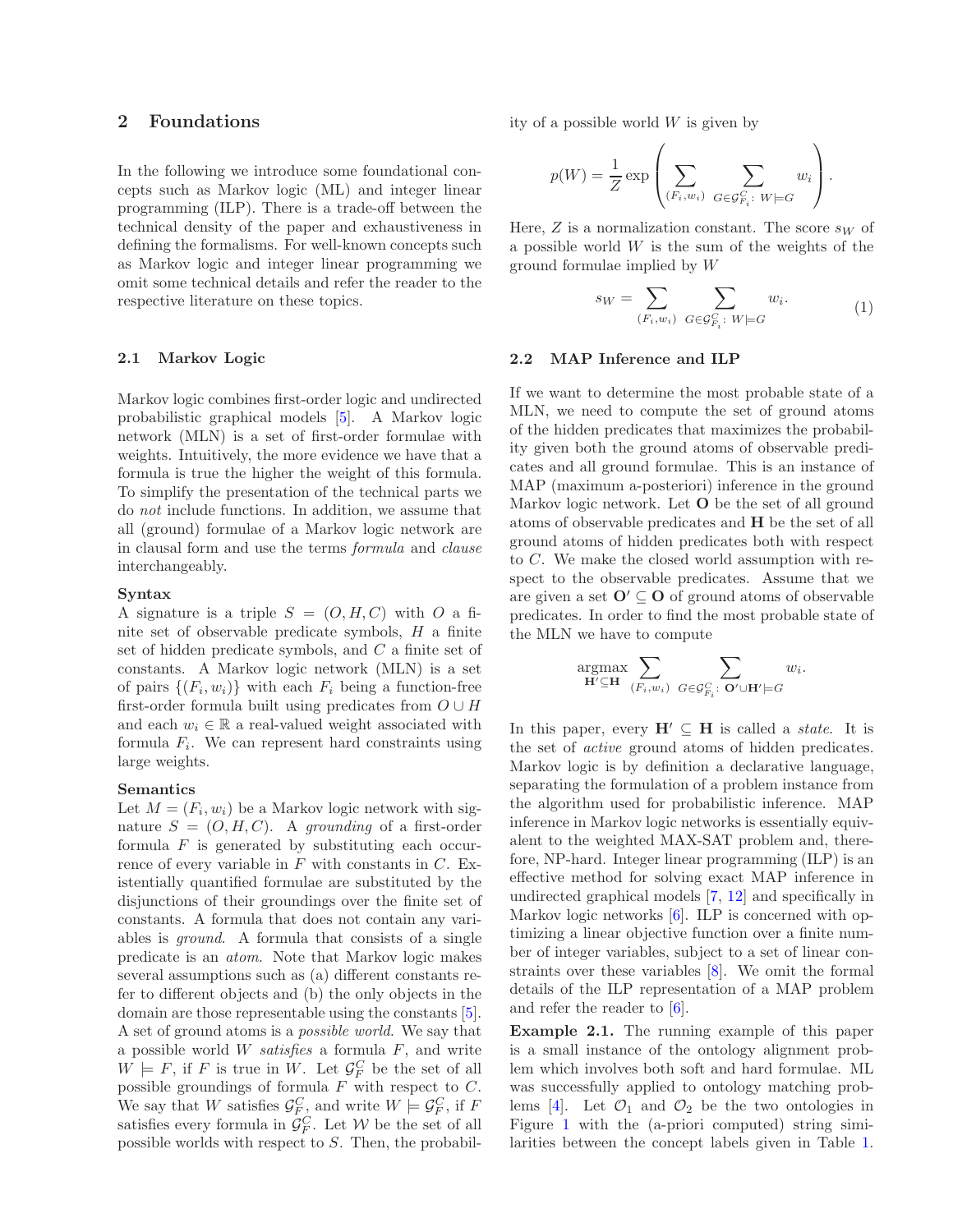

Figure 1: Small fragments of two ontologies.

<span id="page-2-1"></span>

|       | a <sub>1</sub> |      | C <sub>1</sub> |
|-------|----------------|------|----------------|
| $a_2$ | 0.95           | 0.25 | 0.12           |
|       | $0.55\,$       | 0.91 | 0.64           |

<span id="page-2-2"></span>Table 1: A-priori similarities between concept labels.

Let  $S = (O, H, C)$  be the signature of a MLN M with  $O = \{sub_1, sub_2, dis_1, dis_2\}, H = \{map\},\$ and  $C = \{a_1, b_1, c_1, a_2, b_2\}.$  Here, the observable predicates model the subsumption and disjointness relationships between concepts  $C$  in the two ontologies and map is the hidden predicate modeling the sought-after matching correspondences. We also assume that the predicates are typed meaning that, for instance, valid groundings of  $map(x, y)$  are those with  $x \in \{a_1, b_1, c_1\}$ and  $y \in \{a_2, b_2\}$ . Furthermore, let us assume that the MLN M includes the following formula with weight  $w = 10.0$ :

$$
\forall x, x', y, y':dis1(x, x') \land sub2(y, y') \Rightarrow (\neg map(x, y) \lor \neg map(x', y'))
$$

The formula makes those alignments less likely that match concepts x with y and  $x'$  with  $y'$  if x is disjoint with  $x'$  in the first ontology and  $y'$  subsumes  $y$  in the second. We also include cardinality formulae with weight 10.0 forcing alignments to be one-to-one and functional:

$$
\forall x, y, z : map(x, y) \land map(x, z) \Rightarrow y = z
$$
  

$$
\forall x, y, z : map(x, y) \land map(z, y) \Rightarrow x = z
$$

In addition, we add the formulae  $map(x, y)$  with weight  $\sigma(x, y)$  for all  $x \in \{a_1, b_1, c_1, d_1\}$  and  $y \in \{a_2, b_2\}$  where  $\sigma(x, y)$  is the label similarity from Table [1.](#page-2-2) The observed ground atoms are  $sub_1(c_1, a_1), dis_1(a_1, b_1), dis_1(b_1, a_1),$  $dis_1(b_1, c_1), dis_1(c_1, b_1)$  for ontology  $\mathcal{O}_1$  and  $sub_2(b_2, a_2)$  for ontology  $\mathcal{O}_2$ . This results in the following relevant ground formulae for the coherence reducing constraint where each observable predicates has been substituted with its observed value:

$$
\neg map(a_1, b_2) \lor \neg map(b_1, a_2) \tag{2}
$$

$$
\neg map(b_1, b_2) \lor \neg map(a_1, a_2) \tag{3}
$$

$$
\neg map(b_1, b_2) \lor \neg map(c_1, a_2) \tag{4}
$$

$$
\neg map(c_1, b_2) \lor \neg map(b_1, a_2) \tag{5}
$$

For instance, the ground formulae (2) is encoded in an ILP by introducing a new binary variable  $\psi$  which is added to the objective function with coefficient 10.0 and, in addition, by introducing the following linear constraints enforcing the value of  $y$  to be equivalent to the truth value of the formula:

$$
-x_{a,b} - y \le -1
$$

$$
-x_{b,a} - y \le -1
$$

$$
x_{a,b} + x_{b,a} + y \le 2
$$

The binary ILP variables  $x_{a,b}$  and  $x_{b,a}$  correspond to ground atoms  $map(a_1, b_2)$  and  $map(b_1, a_2)$ , respectively. The ILP for our small example includes 19 variables (columns) and 39 linear constraints (12 from the coherence and 27 from the cardinality formulae) which we omit due to space considerations. The preprocessing step of grounding only those clauses that can evaluate to false given the current state of observable variables is similar to the approach presented in [\[9\]](#page-7-11) and was implicitly used in [\[6\]](#page-7-9).

## <span id="page-2-0"></span>3 k-Bounded MAP Inference

In several scenarios it is sufficient to compute a MAP state with Hamming weight at most  $k$ , that is, with at most k active ground atoms. For instance, consider a matching problem where one is interested in the top k consistent correspondences between nodes of two or more graph structures. Such matching problems occur, for instance, in the areas of computer vision, computational biology, and knowledge representation as we have seen in the previous example. In other cases, one might know a-priori that only a small fraction of the ground atoms of hidden predicates will be active in a MAP state. For instance, this is true for several matching problems where the final matching is required to be one-to-one and functional. In several of these instances it might be necessary to perform exact inference, especially if only those solutions are acceptable that are consistent with respect to the hard formulae of the MLN. In the following we define k-bounded MAP states and implement k-bounded MAP inference using integer linear programming with a form of delayed column generation.

**Definition 3.1.** Let  $M = \{(F_i, w_i)\}\)$  be a MLN with signature  $S = (O, H, C)$ . Let  $\mathbf{O}' \subseteq \mathbf{O}$  be a set of given ground atoms of observable predicates and let  $H \subseteq H$ be a set of ground atoms of hidden predicates. The kbounded MAP state of M with respect to  $\hat{H}$  is defined as

$$
\underset{\substack{\mathbf{H}' \subseteq \mathbf{\hat{H}} \\ |\mathbf{H}'| \leq k}}{\operatorname{argmax}} \sum_{(F_i, w_i)} \sum_{G \in \mathcal{G}_{F_i}^C : \mathbf{O}' \cup \mathbf{H}' \models G} w_i. \tag{6}
$$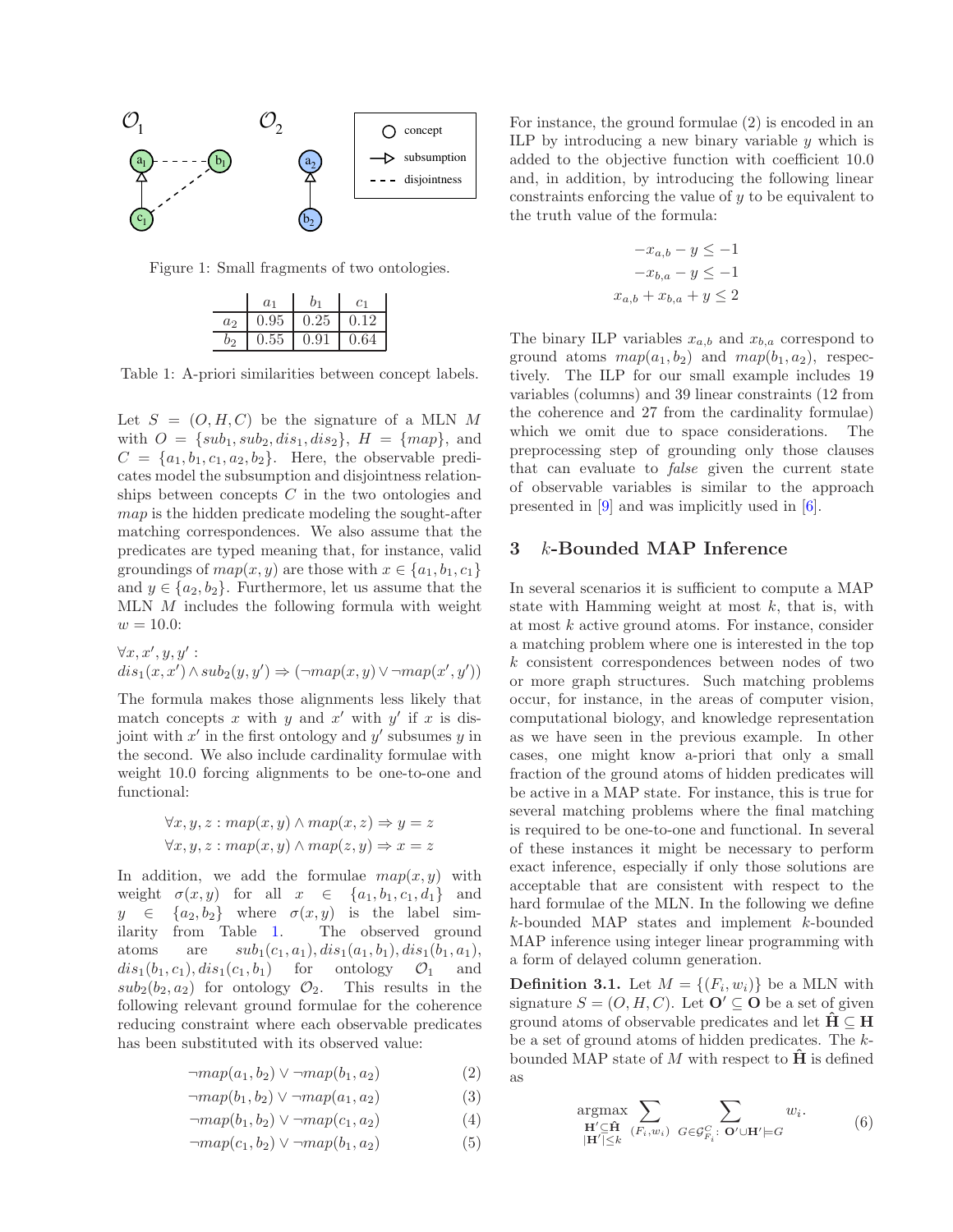Each  $k$ -bounded MAP state with respect to **H** of a ground MLN with  $|\mathbf{H}| = N$  is equivalent to a global MAP state if  $k = N$  and  $H = H$ . The underlying idea of our approach is that we compute a state with at most  $k$  active ground atoms of hidden predicates and verify optimality using the MAP state with at most  $k-1$  active ground atoms. The objective is to keep both the number of columns and rows small in the ILP representation. To achieve this, we partition the set of ground atoms of hidden predicates H in two sets: the open ground atoms  $H<sub>O</sub>$  and the closed ground atoms  $H_C$  of hidden predicates. Intuitively, open ground atoms can potentially be part of the MAP state while closed ground atoms always evaluate to false.

#### 3.1 Procedural Framework

The proposed k-bounded MAP algorithm starts with a small set of  $m > 1$  open ground atoms of hidden predicates and solves, for each  $n \leq k$ , the *n*-bounded MAP ILP with respect to the currently open ground atoms  $H<sub>O</sub>$ . This is what is referred to as the *restricted master* problem (RMP) in mathematical programming. Once we have found an  $n$ -bounded state with respect to  $H_{\mathbf{O}}$  we check for each  $h \in \mathbf{H}_{\mathbf{C}}$  whether making h an open ground atom can potentially change the score enough to beat the current solution. This is what is usually called the subproblem of column generation algorithms. The optimality of the current  $n$ -bounded state with respect to all ground atoms of hidden predicates H is given when none of the ground atoms in  $H_C$  needs to be priced out (moved to  $H_O$ ) to enter the basis of the ILP. To compute the k-bounded MAP state with respect to the open ground atoms of hidden predicates  $H<sub>O</sub>$  we also construct and solve an ILP. The only additional constraint we have to include is the one restricting the number of active ground atoms of hidden predicates to be less than or equal to k. Instead of including all formulae, however, we only need to consider a subset of all ground formulae for the ILP formulation. This is formalized with the following lemma.

<span id="page-3-0"></span>**Lemma 3.2.** Let  $M$  be a MLN. Let  $H$  be the set of all ground atoms of hidden predicates, let  $\varphi(G_i)$  and  $\overline{\varphi}(G_i)$ , respectively, be the set of unnegated and negated ground atoms of hidden predicates in ground clause  $G_i$ , and let  $\hat{H} \subseteq H$ . To compute the k-bounded MAP state of M with respect to  $\hat{H}$ , the ILP formulation only has to include ground clauses  $G_i$  for which the following statement holds

$$
\overline{\varphi}(G_i) \cap (\mathbf{H} \setminus \hat{\mathbf{H}}) = \emptyset.
$$

*Proof.* Each ground clause  $G_i$  not satisfying the statement holds in every state which is a subset of  $H$  and, therefore, need not be part of the ILP formulation.  $\quad \Box$ 

The closed ground atoms of hidden variables in the set  $H_C = H \setminus H_O$  are set to *false* in the ILP formulation. The following example shows how these conditions keep the number of rows and columns small.

Example 3.3. Let us revisit Example [2.1.](#page-1-1) Assume that  $H_{\mathbf{O}} = \{map(a_1, a_2), map(b_1, b_2)\}\$  and that we want to compute the 2-bounded MAP state with respect to  $H<sub>O</sub>$ . By Lemma [3.2](#page-3-0) we only have to include the ground formula  $\neg map(b_1, b_2) \vee \neg map(a_1, a_2)$  in the formulation of the ILP. The other formulae (1),(3), and (4) from Example [2.1](#page-1-1) as well as all cardinality formulae always evaluate to true. Instead of 19 variables and 39 rows the ILP here has 3 variables and 3 constraints. The 2-bounded MAP state with respect to  $\mathbf{H}_{\mathbf{O}}$  is  $\{map(a_1, a_2)\}.$ 

Given a MLN M and the set of all ground atoms of hidden predicates H, we now have a way to compute, for every  $1 \leq k \leq |H|$ , the k-bounded MAP state H' with respect to a set of open ground atoms  $H_0 \subseteq H$ . When computing the score of such a k-bounded MAP state we only have to add the optimal value of the ILP to the sum of weights of those ground formulae that were excluded by Lemma [3.2.](#page-3-0) We now need an algorithm to determine whether a k-bounded MAP state  $H'$  with respect to  $H_0 \subset H$  is also a k-bounded MAP state with respect to H. This optimality test is crucial as it allows us to move from computing the kbounded MAP state to computing the  $(k+1)$ -bounded MAP state. In the remainder of this section we derive some technical results that will facilitate the desired optimality test.

### 3.2 k-Bounded MAP Optimality Test

Most of the following lemmas and definitions are with respect to ground MLNs. Again, we assume that all grounded formulae of a given Markov logic network are in clausal form. To simplify the notation, we will write, for a ground formula  $G_i$ , a set of ground atoms of hidden predicates H′ , and a set of given ground atoms of observable predicates  $\mathbf{O}'$ ,  $\mathbf{H}' \models G_i$  instead of  $\mathbf{O}' \cup \mathbf{H}' \models G_i$  since the set of ground atoms of observable predicates is constant for each MAP instance of a MLN. We first introduce a recursively defined function that maps each state to its score.

<span id="page-3-1"></span>**Lemma 3.4.** Let  $\mathcal{M} = \{(G_i, w_i)\}\)$  be a ground MLN, let H be the set of all ground atoms of hidden predicates in M, let  $h \in H$ , and let  $\overline{\varphi}(G_i)$  be the set of negated ground atoms of hidden predicates in ground formula  $G_i$ . The score of a set of ground atoms of hidden predicates is given by the following function  $s: 2^{\mathbf{H}} \to \mathbb{R}$ 

$$
s(\emptyset) = \sum_{\{(G_i, w_i) \mid \overline{\varphi}(G_i) \neq \emptyset\}} w_i \qquad (7)
$$

$$
s(\mathbf{H}' \cup \{h\}) = s(\mathbf{H}') + c(\mathbf{H}', h) \tag{8}
$$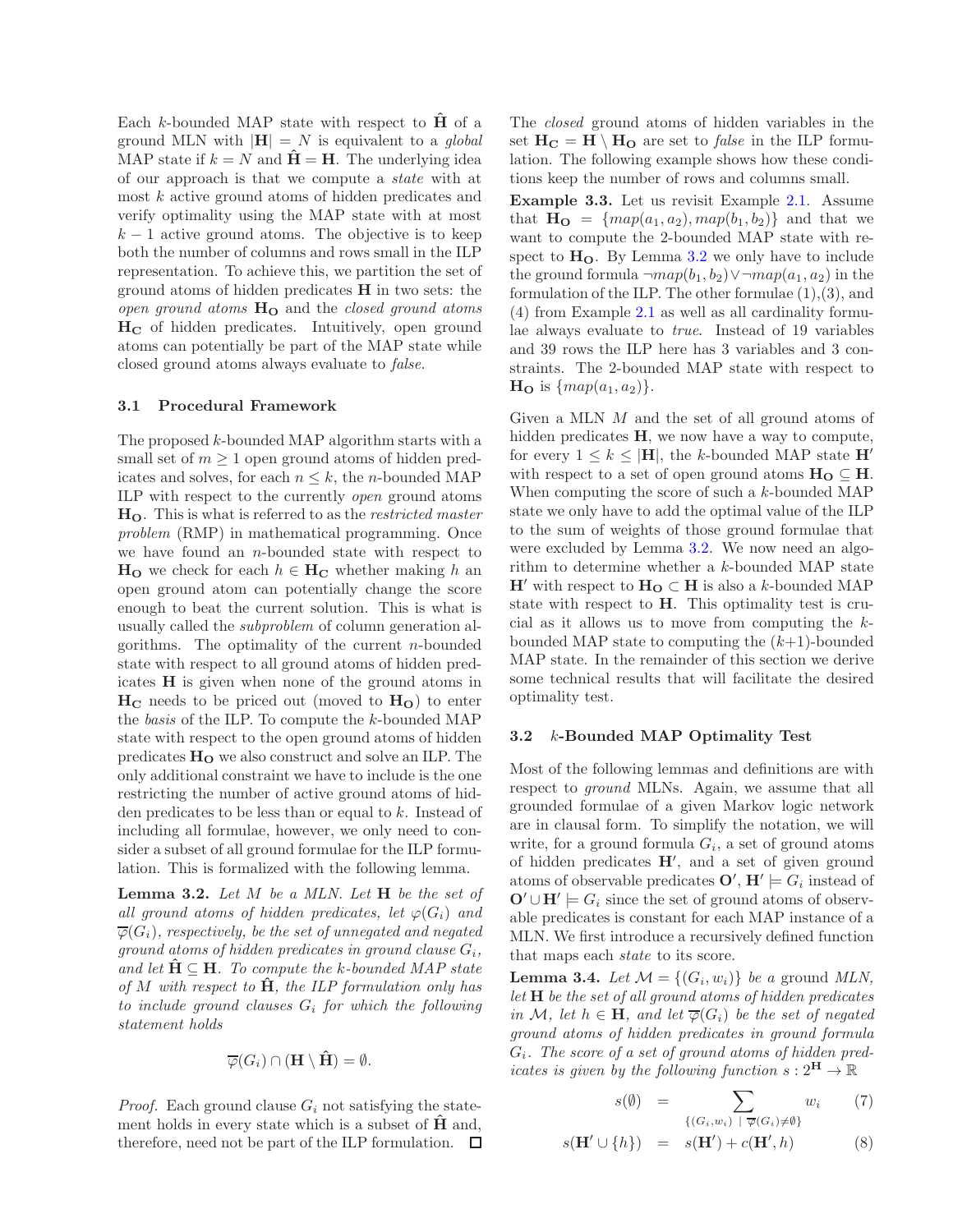with  $c(\mathbf{H}',h) =$ 

$$
\sum_{\{(G_i, w_i) \mid \mathbf{H}' \models G_i\}} w_i - \sum_{\{(G_i, w_i) \mid \mathbf{H}' \models G_i\}} w_i.
$$
\n
$$
\mathbf{H}' \cup \{h\} \models G_i
$$
\n
$$
\mathbf{H}' \cup \{h\} \not\models G_i
$$
\n
$$
(9)
$$

**Definition 3.5.** Let  $\mathcal{M} = \{(G_i, w_i)\}\)$  be a ground MLN, let H be the set of all ground atoms of hidden predicates in  $\mathcal{M}$ , let  $\mathbf{H}' \subseteq \mathbf{H}$  be a set of ground hidden predicates, and let  $c: 2^H \times H \to \mathbb{R}$  be the function defined in Lemma [3.4.](#page-3-1) We say that a function  $\hat{c} : \mathbf{H} \to \mathbb{R}$  k-bounds c relative to  $\mathbf{H}'$  if and only if for all  $A \subseteq H'$  with  $|A| \leq k$  and all  $h \in H$  we have that  $\hat{c}(h) \geq c(\mathbf{A}, h)$ .

Based on this we can state the following theorem.

<span id="page-4-0"></span>**Theorem 3.6.** Let  $\mathcal{M} = \{(G_i, w_i)\}\)$  be a ground MLN, let H be the set of all ground atoms of hidden predicates, let  $s_k$  be the score of a MAP state with at most k active ground atoms of hidden predicates, let  $s_{k+1}$ be the score of a state  $\mathbf{H}' \subseteq \mathbf{H}$  with at most  $k+1$  active ground atoms of hidden predicates, and let  $\hat{c}$  be a function that k-bounds c relative to **H**. If for all  $h \in H$ with  $\hat{c}(h) > s_{k+1} - s_k$ , h was an open ground atom before  $H'$  was computed, then  $H'$  is optimal, that is,  $H'$ is a  $(k+1)$ -bounded MAP state with respect to **H**.

Proof. Let us assume that a MAP state with at most  $k (k \geq 0)$  ground atoms of hidden predicates is given and has score  $s_k$  and that  $s_{k+1}$  is the score of a state  $H'$  with at most  $k+1$  active ground atoms of hidden predicates. Furthermore, let us assume that for all  $h \in \mathbf{H}$  with  $\hat{c}(h) > s_{k+1} - s_k$ , h was an open ground atom before computing  $H'$  but that  $H'$  is not optimal. Then, there has to exist a state  $\hat{H}$  with at most  $k+1$ ground atoms of hidden predicates that is optimal and an  $h' \in \mathbf{\hat{H}}$  with  $\hat{c}(h') \leq s_{k+1} - s_k$ . Since  $\mathbf{H}'$  is not optimal but  $\hat{H}$  is optimal, we have  $s(H) > s_{k+1}$  and we can infer that  $\hat{c}(h') < s(\hat{H}) - s_k$ .

Then, by Lemma [3.4,](#page-3-1) we can write  $\hat{c}(h') < s(\hat{H}) - s_k$  as  $\hat{c}(h') < s(\hat{\mathbf{H}} \setminus \{h'\}) + c(\hat{\mathbf{H}} \setminus \{h'\}, h') - s_k$ . Hence,  $\hat{c}(h')$  $c(\hat{\mathbf{H}} \setminus \{h'\}, h') < s(\hat{\mathbf{H}} \setminus \{h'\}) - s_k$ . Since  $\hat{c}$  k-bounds c relative to **H** we know that  $\hat{c}(h') - c(\hat{H} \setminus \{h'\}, h') \geq 0$ and, therefore,  $s(\hat{\mathbf{H}} \setminus \{h'\}) > s_k$ . Hence,  $\hat{\mathbf{H}} \setminus \{h'\}$  is a MAP state with at most  $k$  ground atoms of hidden predicates and  $s(\hat{\mathbf{H}} \setminus \{h'\}) > s_k$ , a contradiction to our assumption that  $s_k$  is an optimal score. □

Theorem [3.6](#page-4-0) is the basis of the proposed method for verifying the optimality of a state with at most  $k + 1$  active ground atoms using the optimality of a state with at most  $k$  active ground atoms both relative to H. An effective optimality test requires an algorithm computing a function that  $k$ -bounds  $c$ relative to  $H$  for all potential k as tightly as possible. The computation of this function should be efficient

and avoid the inclusion of many ground formulae. In the next definition we construct a subproblem whose optimal value  $k$ -bounds c relative to  $H$ .

**Definition 3.7.** Let  $\mathcal{M} = \{(G_i, w_i)\}\)$  be a ground MLN, let H be the set of all ground atoms of hidden predicates, let  $H' \subseteq H$  be the set of *open* ground atoms, let  $\varphi(G_i)$  and  $\overline{\varphi}(G_i)$  be the set of unnegated and negated ground atoms in ground formula  $G_i$ , let  $k \in \mathbb{N}$ , and let  $h \in H'$ . The k-subproblem of h relative to  $H'$ , which is also an ILP, is constructed as follows:

- 1. For each  $G_i$  with (a)  $h \in \varphi(G_i)$ ; (b)  $h \notin \overline{\varphi}(G_i)$ ; and (c)  $\overline{\varphi}(G_i) \cap (\mathbf{H} \backslash \mathbf{H}') = \emptyset$  we introduce a binary variable  $x_j$  with coefficient  $c_j = w_i$  and add the linear constraints equivalent to  $\neg \tilde{G}_i \Leftrightarrow x_j$ , where  $\tilde{G}_i$  is the clause  $G_i$  where all occurrences of h have been removed;
- 2. For each  $G_i$  with (a)  $h \in \overline{\varphi}(G_i)$ ; (b)  $h \notin \varphi(G_i)$ ; and (c)  $\overline{\varphi}(G_i) \cap (\mathbf{H} \backslash \mathbf{H}') = \emptyset$  we introduce a binary variable  $x_j$  with coefficient  $c_j = -w_i$  and add the linear constraints equivalent to  $\neg \tilde{G}_i \Leftrightarrow x_j$ , where  $\tilde{G}_i$  is the clause  $G_i$  where all occurrences of h have been removed;
- 3. We add one constraint restricting the number of active ground atoms of hidden predicates to be less than or equal to  $k$ .

The objective of the ILP is then **Maximize**  $\sum c_j x_j$ . j

The formulation of the subproblem can be adjusted to achieve certain computational goals. For instance, if we wanted to achieve a speed-up of the subproblem computation we could remove the constraint that all variables are integer. The optimal value of the resulting subproblem would then be an upper-bound to the optimal value of the original formulation.

Example 3.8. We revisit Example [2.1.](#page-1-1) Assume that we want to compute the 1-subproblem of  $map(a_1, b_2)$ relative to **H**.  $map(a_1, b_2)$  occurs unnegated only in the ground formula  $map(a_1, b_2)$  with weight 0.55. Hence, by rule (1), we add a new binary variable  $x_1$ to the ILP with coefficient 0.55 and no constraint because  $true \Leftrightarrow x_1$  is equivalent to  $x_1$ . Ground atom  $map(a_1, b_2)$  occurs negated in the ground formula  $\neg map(a_1, b_2) \vee \neg map(b_1, a_2)$  with weight 10.0. Hence, by rule (2), we add a new binary variable  $x_2$ with coefficient  $-10.0$  to the ILP and the constraints  $x_2 - x_{b,a} \leq 0$  and  $x_{b,a} - x_2 \leq 0$  which are equivalent to  $map(b_1, a_2) \Leftrightarrow x_2$ . The same is done for three more cardinality formulae involving  $map(a_1, b_2)$ , introducing variables  $x_3, x_4$ , and  $x_5$ . Finally, we add the constraint  $x_{a,a} + x_{b,a} + x_{b,b} + x_{c,a} \leq 1$  by rule (3). The optimal value of this ILP is 0.55.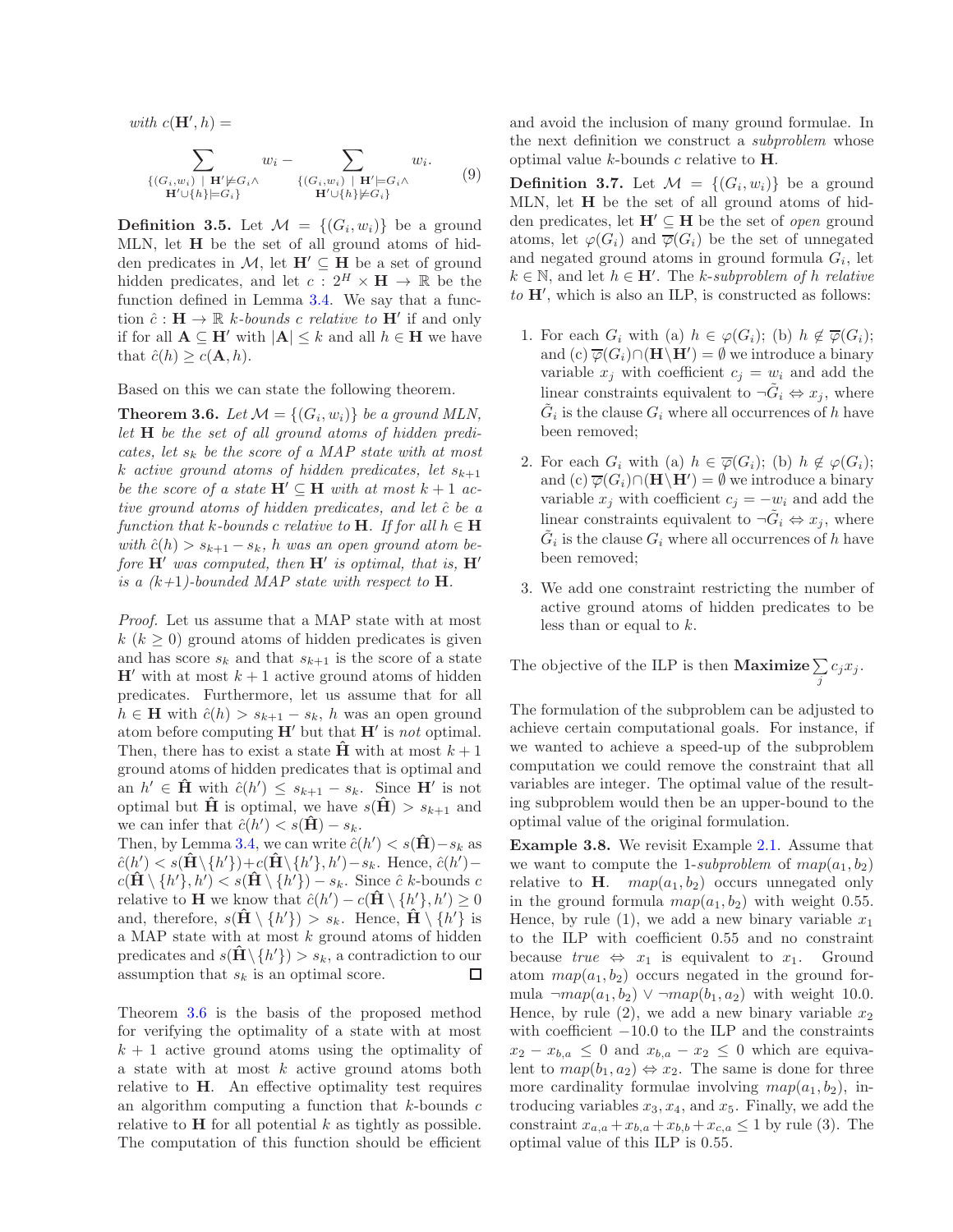The following theorem states the desired optimality of the subproblem.

<span id="page-5-2"></span>**Theorem 3.9.** Let  $\mathcal{M} = \{(G_i, w_i)\}\)$  be a ground MLN, let H be the set of all ground atoms of hidden predicates, let  $H' \subseteq H$  be the set of open ground atoms, let  $\varphi(G_i)$  and  $\overline{\varphi}(G_i)$  be the set of unnegated and negated ground atoms in ground formula  $G_i$ , let  $k \in \mathbb{N}$ , let  $h \in H$ , let c be the function from Lemma [3.4,](#page-3-1) and let  $o_h$  be the optimal value of the k-subproblem of h relative to  $H'$ . Then,

$$
o_h = \max_{\{\mathbf{A} \subseteq \mathbf{H}', \ |\mathbf{A}| \le k\}} c(\mathbf{A}, h).
$$

Proof sketch. We provide a sketch of the proof by showing that every  $\mathbf{A}' \subseteq \mathbf{H}'$  with  $|\mathbf{A}'| \leq k$  corresponds to a feasible solution of the k-subproblem of h relative to  $H'$  with value  $c(A', h)$ . Since the ILP variables representing the elements in  $A'$  do not overlap with the variables  $x_j$  and since  $|\mathbf{A}'| \leq k$  we know that every linear constraint is satisfied. For each  $G_i$  with  $h \in$  $\varphi(G_i)$ , we have that either (a) the corresponding ILP variable  $x_j$  is part of the feasible solution or (b)  $x_j$  is not part of the feasible solution. In case (a) we have  $\mathbf{A}' \not\models G_i$  and  $\mathbf{A}' \cup \{h\} \models G_i$ , and in case (b) we have  $\mathbf{A}' \models G_i$  and  $\mathbf{A}' \cup \{h\} \models G_i$ . Furthermore, for each  $G_i$ with  $h \in \overline{\varphi}(G_i)$ , we have either (a) the corresponding ILP variable  $x_j$  is part of the feasible solution or (b)  $x_i$  is not part of the feasible solution. In case (a) we have  $\mathbf{A}' \models G_i$  and  $\mathbf{A}' \cup \{h\} \not\models G_i$ , and in case (b) we have  $\mathbf{A}' \models G_i$  and  $\mathbf{A}' \cup \{h\} \models G_i$ . Furthermore, for any set  $\mathbf{A}' \subseteq \mathbf{H}'$  and each ground clause  $G_i$  we have  $\mathbf{A}' \not\models G_i$  and  $\mathbf{A}' \cup \{h\} \models G_i$  only if (a)  $h \in$  $\varphi(G_i)$ ; (b)  $h \notin \overline{\varphi}(G_i)$ ; and (c)  $\overline{\varphi}(G_i) \cap (\mathbf{H} \setminus \mathbf{H}') = \emptyset$ ; and for each ground clause  $G_i$  we have  $\mathbf{A}' \models G_i$  and  $\mathbf{A}' \cup \{h\} \not\models G_i$  only if (a)  $h \in \overline{\varphi}(G_i)$ ; (b)  $h \notin \varphi(G_i)$ ; and (c)  $\overline{\varphi}(G_i) \cap (\mathbf{H} \setminus \mathbf{H}') = \emptyset$ . Hence, by Lemma [3.4,](#page-3-1) we conclude that  $c(\mathbf{A}',h)$  is the value of the feasible ILP solution corresponding to  $\mathbf{A}'$ . □

## <span id="page-5-0"></span>4 Algorithm

Algorithm [1](#page-5-1) brings the different components together. First, we need to find a strategy for choosing the  $m$ ground atoms of hidden predicates to be priced out (moved to  $H<sub>O</sub>$  in lines 7 and 18). Several alternatives are possible. One is choosing the ground atoms with the m highest optimal values  $o_h$  of the respective subproblems. In our experiments we used the apriori weights of the individual ground atoms. For each  $n \leq k$  we compute the score  $s_n$  of the  $(n-1)$ -bounded MAP state  $H'$  with respect to the open ground atoms  $H<sub>O</sub>$  (line 12). We then test, for each closed ground atom  $h \in \mathbf{H}_T$ , whether it could potentially be part of an *n*-bounded state with respect to  $H$  with higher

## <span id="page-5-1"></span>Algorithm 1 Compute k-bounded MAP state

```
Require: 1 \leq k, m \leq |H|
```
- 1: **Input:** MLN M with signature  $S = (O, H, C)$  and parameter  $k$  and  $m$
- 2:  $H_O \leftarrow \emptyset$
- 3:  $H_C \leftarrow H$
- 4: compute score  $s_0$  of MAP state  $H'$  with respect to  $H<sub>O</sub>$  subject to  $|H'| \leq 0$  using Lemma [3.4](#page-3-1) (7)
- 5:  $n \leftarrow 1$
- 6:  $s_{n-1} \leftarrow s_0$
- 7: move m ground atoms from  $H_C$  to  $H_O$

8: repeat

- 9: compute score  $s_n$  of MAP state  $H'$  with respect to  $H_0$  subject to  $|H'| \leq n$
- 10:  $H_T \leftarrow H_C$
- 11: for all  $h \in H_T$  do
- 12: compute the optimal value  $o_h$  of the  $(n-1)$ subproblem of h relative to  $H_T \cup H_Q$
- 13: if  $o_h \leq s_n s_{n-1}$  then
- 14:  $\mathbf{H_T} \leftarrow \mathbf{H_T} \setminus \{h\}$
- 15: end if
- 16: end for
- 17: if  $H_T \neq \emptyset$  then

18: move m ground atoms from  $H_C$  to  $H_O$ 

- 19: else 20:  $s_{n-1} \leftarrow s_n$
- 21:  $n \leftarrow n + 1$ 22: end if

23: until  $n = k + 1$ 

24: return H′

score (line 13). If this is the case, we move  $m$  closed ground atoms to the set of open ground atoms (line 18) and repeat the previous steps. Otherwise, the optimality of  $H'$  with respect to  $H$  is guaranteed by Theorem [3.6](#page-4-0) and Theorem [3.9,](#page-5-2) and we continue with computing the  $n+1$ -bounded MAP state. When constructing the ILPs for (a) the restricted master problem (line 9) and (b) the subproblems (line 12) we have to retrieve ground formulae from the MLN representation each time, which is potentially very time consuming. As proposed similarly in  $[6]$ , however, this problem can be transformed into a database query evaluation problem. For instance, when we want to retrieve all ground formulae  $G_i$  for which  $h \in \varphi(G_i)$ we can translate this into a conjunctive query over the appropriately indexed relational database.

Example 4.1. Let us revisit Example [2.1](#page-1-1) once more. We first compute the score  $s_0$  of the 0-bounded MAP state (line 4). This, of course, is the sum of the weights of ground clauses with at least one negated ground atom (see Equation (7) in Lemma [3.4\)](#page-3-1). Example [2.1](#page-1-1) has 13 such ground formulae with weight 10.0. Hence,  $s_0 = 130.0$ . Here, we choose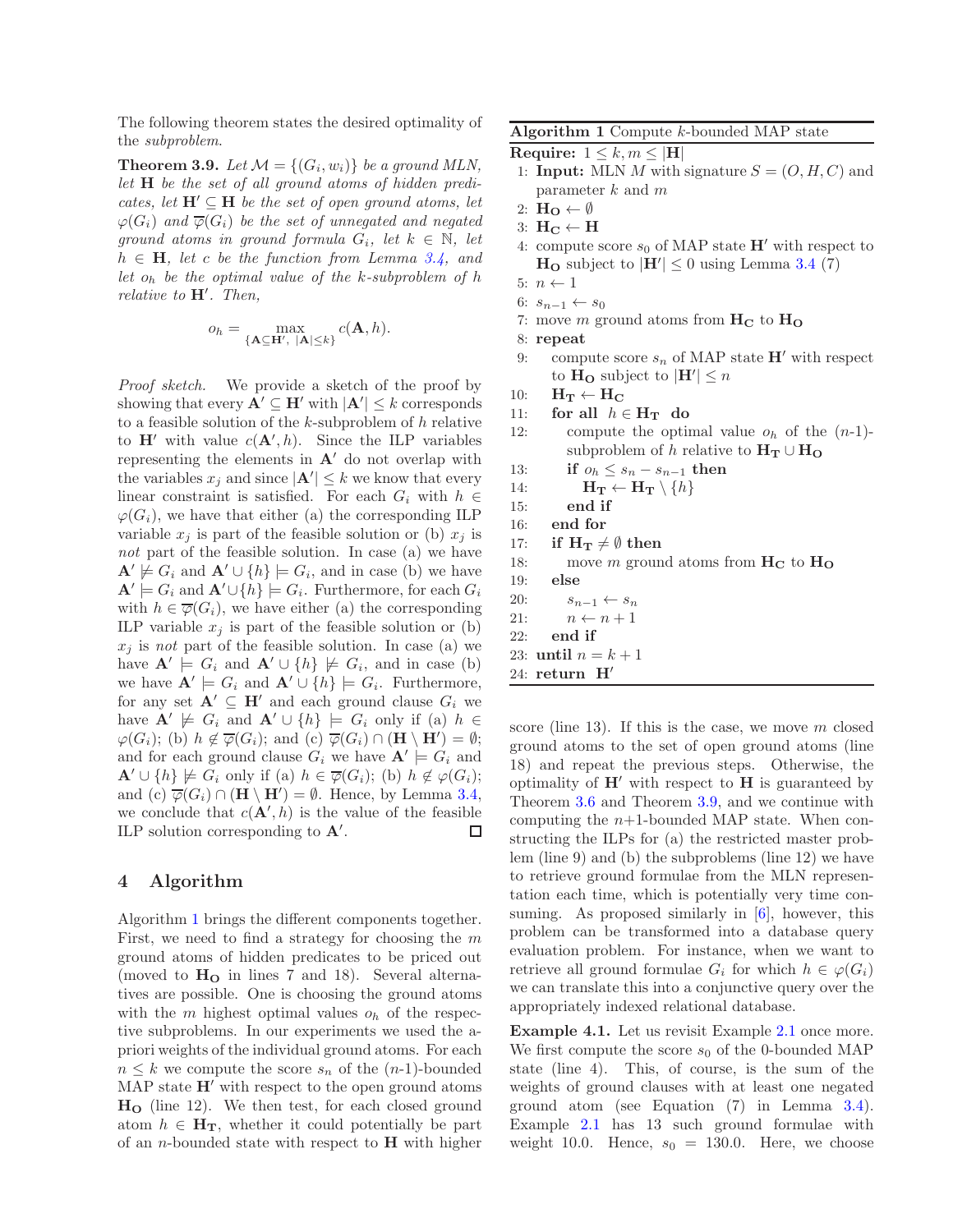$m = 1$  and move  $map(a_1, a_2)$  to  $H_0$  since 0.95 is the highest a-priori weight. We then compute the score  $s_1$  of the 1-bounded MAP state with respect to  $H_O = \{map(a_1, a_2)\}\$  which is 130.95. For each closed ground atom  $h$  we compute the optimal value  $o_h$  of the 0-subproblem of h relative to  $H_T \cup H_O$ . For each of these  $o_h \leq s_1 - s_0 = 0.95$  and, therefore,  $\{map(a_1, a_2)\}$ is a 1-bounded MAP state. We move  $map(b_1, b_2)$  to H<sup>O</sup> since 0.91 is the second highest a-priori weight. When computing the 2-bounded MAP state with respect to  $\mathbf{H_O} = \{map(a_1, a_2), map(b_1, b_2)\}\$  the coherence formula (3) causes the result to be  $\{map(a_1, a_2)\}$ with score 130.95. Since  $s_2 - s_1 = 0$  the optimality of the current state with respect to H cannot be verified. Hence,  $map(c_1, b_2)$  is moved to  $H_0$  since 0.64 is the third highest weight. The score of the 2-bounded MAP state with respect to  $H<sub>O</sub>$  is  $130.0 + 0.95 + 0.64$  and, therefore,  $s_2 - s_1 = 0.64$ . For each closed ground atom we compute  $o_h$  for the 1-subproblem relative to  $H_T \cup$ **H<sub>O</sub>**. For each of these it is  $o_h \leq s_2 - s_1 = 0.64$  and, therefore,  $\{map(a_1, a_2), map(c_1, b_2)\}$  is a 2-bounded MAP state. In addition,  $\{map(a_1, a_2), map(c_1, b_2)\}\$ is the global MAP state for the MLN since a one-to-one and functional alignment of  $\mathcal{O}_1$  and  $\mathcal{O}_2$  contains at most two ground atoms. Instead of translating the problem into one ILP instance we computed the MAP state by solving several smaller ILP instances.

## <span id="page-6-0"></span>5 Experiments

We used the Ontofarm dataset [\[11\]](#page-7-12) for our experiments. It is the dataset of the  $OAEI<sup>1</sup>$  $OAEI<sup>1</sup>$  $OAEI<sup>1</sup>$  conference track and consists of several ontologies modeling the domain of academic conferences. The ontologies were designed by different groups and, therefore, reflect different conceptualizations of the same domain. Reference alignments (gold standard alignments) for seven of these ontologies are made available by the organizers. These 21 alignments contain correspondences between concepts and properties including a large number of non-trivial cases. From the 7 ontologies with reference alignment we chose the EKAW (77 concepts), SIGKDD (49 concepts), ConfTool (38 concepts), and CMT (36 concepts) ontologies. The signature and formulae of the MLN are identical with those introduced in Example [2.1](#page-1-1) except that we added additional formulae with weight 0.1 making alignments that match x with y and  $x'$  with y' more likely if  $x'$  subsumes x in  $\mathcal{O}_1$  and y' subsumes y in  $\mathcal{O}_2$ :

 $\forall x, x', y, y'$ :  $sub_1(x, x') \wedge sub_2(y, y') \Rightarrow (map(x, y) \Rightarrow map(x', y')).$ 

For the label similarity  $\sigma$  we decided to use a standard lexical similarity measure. Thus, after converting the



(e) confof-ekaw: ILP di-(f) confof-ekaw: solving mensions time in seconds

<span id="page-6-3"></span>Figure 2: ILP dimensions and accumulative running times of the ILP solver for several ontology matching instances. The dotted (orange) lines indicate the value of k at which the F1-value attains its maximum.

concept names to lowercase and removing delimiters and stop-words, we applied a string similarity measure based on the Levensthein distance. We applied the reasoner Pellet [\[10\]](#page-7-13) to create the ground MLN formulation and the mixed integer programming solver  $\text{SCIP}^2$  $\text{SCIP}^2$  to solve the ILPs. We then applied our algorithm to compute the k-bounded MAP states for  $1 \leq k \leq 20$  and with parameter  $m = 10$  using the label similarity as pricing criterion. The experiments were conducted on a PC with an AMD Athlon dual core 5400B 1.0 GHz processor and 3 GB RAM.

Figure [2](#page-6-3) depicts the results for three different matching instances. The ILP dimensions, that is, the number of columns and rows and the accumulative solving times remain small for  $k \leq 15$ . The running time spent on the subproblem ILPs was always less than 10% of the overall computation time. Remarkably, the k-bounded MAP states leading to the respective alignments with the highest  $F_1$  scores (the harmonic mean of precision

<span id="page-6-1"></span><sup>1</sup> http://oaei.ontologymatching.org

<span id="page-6-2"></span><sup>2</sup> http://scip.zib.de/